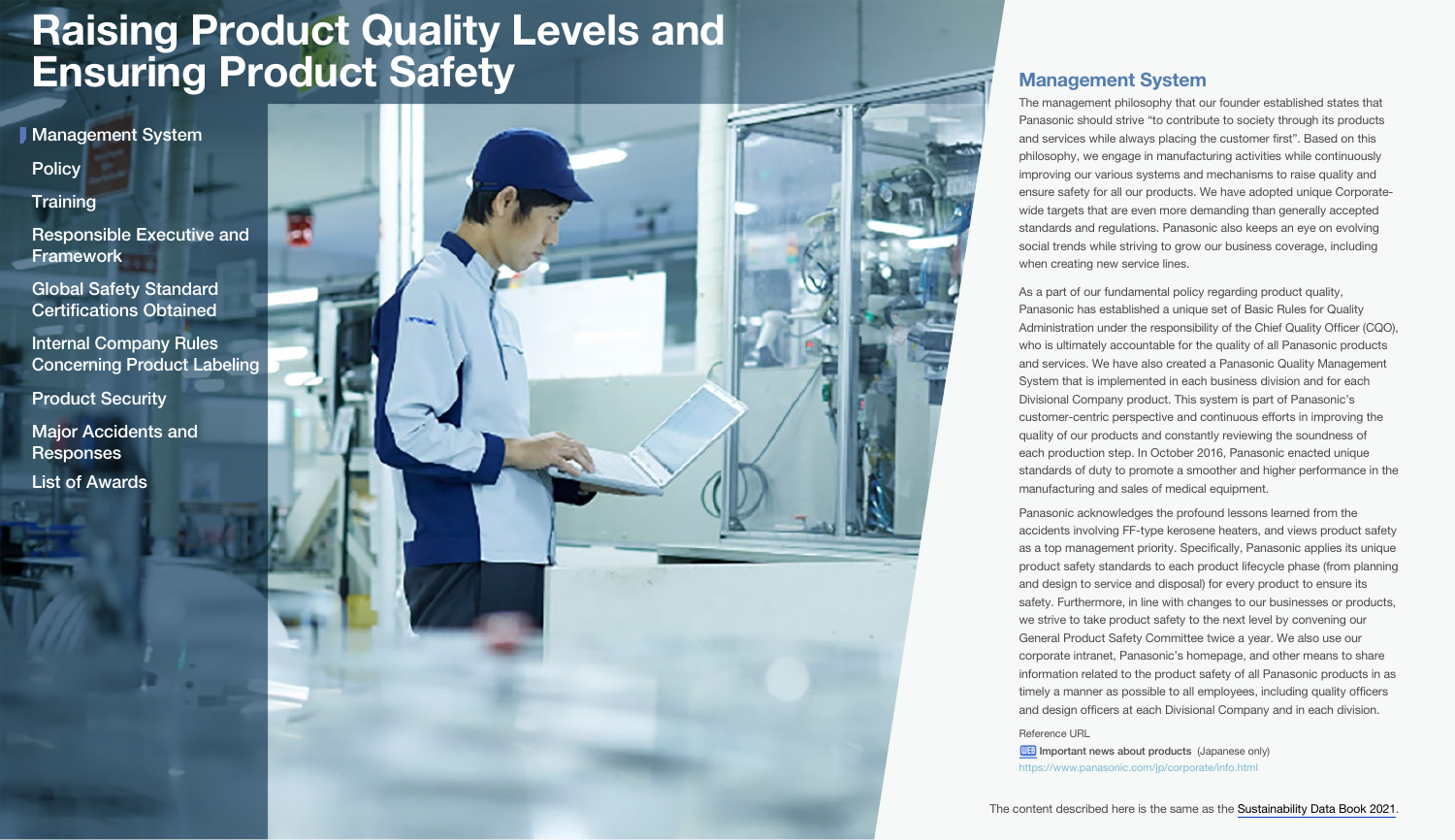<span id="page-1-0"></span>**[Management System](#page-0-0)** 

**Policy** 

## **Training**

[Responsible Executive and](#page-2-0)  Framework

[Global Safety Standard](#page-3-0)  Certifications Obtained

Internal Company Rules [Concerning Product Labeling](#page-3-0)

[Product Security](#page-3-0)

[Major Accidents and](#page-4-0)  Responses

[List of Awards](#page-5-0)

Additionally, we started holding Quality Management Workshops in fiscal 2020, as we consider customer satisfaction to be intimately tied to product quality improvement. These Workshops focus on our business model and examine how to conduct business in a way that reflects the evolutions of customers' expectations.

#### ■ Quality Management System

To establish self-sufficient quality assurance processes in each Divisional Company and business site, Panasonic published its Product Quality Management System (P-QMS) Guidelines in 2004. These Guidelines supplement the requirements of the ISO 9001 standard with Panasonic's own quality assurance methods and expertise to create a quality management system designed to deliver the level of quality that we aim for. The Guidelines have since been updated to comply with ISO 9001-2015. All of Panasonic's workplaces are expected to adhere to P-QMS.

These Guidelines also serve as the basis for the quality management systems established within each Divisional Company and business sites that are tailored to their own specific business sector. We also conduct quality assessments regularly and internal audits to verify the progress of these systems at every level (Group, Divisional Company, business site, etc.) and formulate corrective action for anything that does not meet those standards as part of the Company's commitment to continuous quality improvement.

Panasonic strives to evolve in keeping with each of its ever-diversifying business sectors. This includes dividing the Guidelines into portions of P-QMS that are focused on shared Corporate-wide guidelines and standards specific to each sector—including consumer electronics, automotive, housing, devices, BtoB solutions, pharmaceuticals, and services.

# **Policy**

Panasonic's Corporate-wide Quality Policy is unique in its statement that the company will "truly serve customers by way of providing products and services that continuously meet and satisfy the needs of customers and society." Panasonic has also established a Basic Policy regarding the Autonomous Code of Conduct for Product Safety. (This basic policy was approved at a meeting of the board of directors in 2007 of what was then called Matsushita Electric Industrial Co., Ltd.) As per this policy, Panasonic actively strives to ensure the safety of its products, while keeping to its principles of "the customer comes first" and of maintaining a "super-honest" attitude.

**WEB** Basic Policy Regarding the Autonomous Code of Conduct for [Product Safety \(Japanese only\)](http://www.panasonic.com/jp/corporate/management/code-of-conduct/quality-policy.html)

[http://www.panasonic.com/jp/corporate/management/code-of](http://www.panasonic.com/jp/corporate/management/code-of-conduct/quality-policy.html)[conduct/quality-policy.html](http://www.panasonic.com/jp/corporate/management/code-of-conduct/quality-policy.html)

The Panasonic Code of Conduct also states in its "Product Safety" section that the company will strive to ensure the safety of its products.

**WEB** Panasonic Code of Conduct, Chapter 2: Implementing the [Code in Business Operations; II-2. Product Safety](http://www.panasonic.com/jp/corporate/management/code-of-conduct/chapter-2.html#section2-2)

[http://www.panasonic.com/jp/corporate/management/code-of](http://www.panasonic.com/jp/corporate/management/code-of-conduct/chapter-2.html#section2-2)[conduct/chapter-2.html#section2-2](http://www.panasonic.com/jp/corporate/management/code-of-conduct/chapter-2.html#section2-2)

# **Training**

Panasonic holds training twice each year (once per half) for all quality managers in each Divisional Company and business sites with the aim of training key quality personnel to become champions innovating our quality management.

In November of each year, Panasonic also holds its Quality Control Circles World Conference to improve the quality control skills of on-site manufacturing employees through the horizontal expansion of Quality Control (QC) activities so that employees can learn methods for solving problems in the workplace from one another. At the 28th conference, held in

fiscal 2021, 30 quality control circles (Japan: 18, China: 11, Malaysia: 1) were picked from a total of 4,708 Corporatewide circles to compete in a quality control grand prix. Due to the coronavirus pandemic the competition was held online this year.

To establish a workplace culture that makes product safety the top priority in manufacturing, Panasonic holds product safety engineer training lectures to train product safety experts. In 2019, we were able to meet the target in our initial plan regarding the number of employees who took part in these product safety training lectures. Going forward, we are having those who have completed this training share their know-how horizontally by holding training sessions in each workplace. Panasonic is working to expand its online meeting systems to make it possible to hold its Product Safety Forums, where employees can consider product safety-related issues through cases seen inside and outside the company, once again in FY2021 in spite of the pandemic. To spread this corporate culture that makes product safety a top priority, in FY 2021 we also began holding a new PCSS practitioner training once annually, with more than 430 participants including business division product quality leaders and individuals from engineering and quality divisions. Panasonic also offers online learning courses such as Product Safety Basics.



Product Safety Learning Square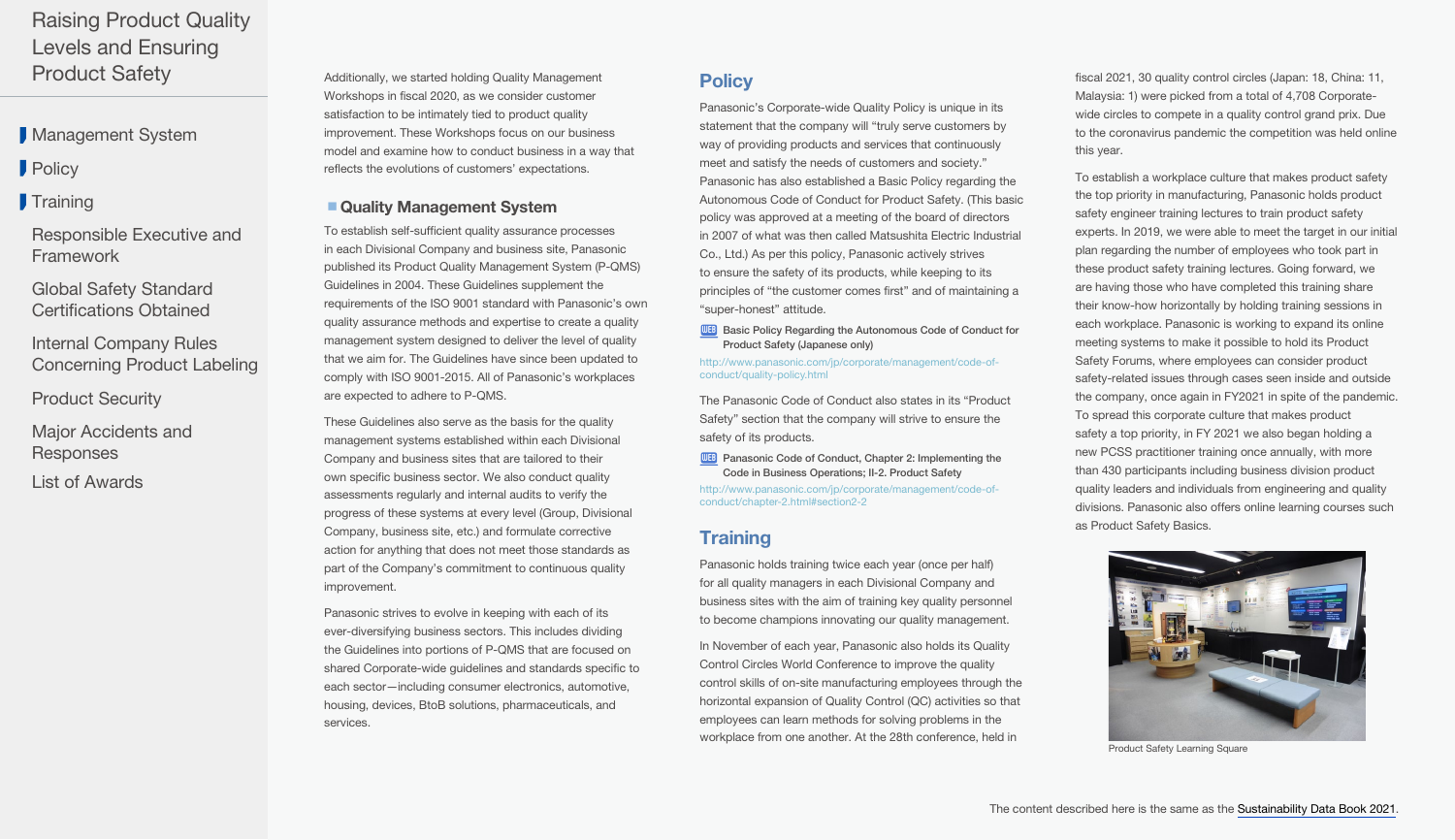<span id="page-2-0"></span>[Management System](#page-0-0)

**[Policy](#page-1-0)** 

**[Training](#page-1-0)** 

Responsible Executive and Framework

[Global Safety Standard](#page-3-0)  Certifications Obtained

Internal Company Rules [Concerning Product Labeling](#page-3-0)

[Product Security](#page-3-0)

[Major Accidents and](#page-4-0)  **Responses** 

[List of Awards](#page-5-0)

Panasonic has also established a Product Safety Learning Square at the Human Resources Development Company in Hirakata, Osaka, with the aim of conveying lessons based on actual business sites and actual products, and of providing instruction to enhance product safetyrelated skills. The Product Safety Learning Square offers an opportunity to see actual products that were recalled in the past—such as those recalled after the FF-type kerosene heater accidents—as well as the internal recall announcements and other information on the causes of their problems, the steps taken during the recall, and the measures taken to prevent the essentially unsafe phenomena (including tracking or strength degradation).

## Responsible Executive and Framework

As of August 2020, the executive in charge of quality is Tatsuo Ogawa.

With the support and governance of the Panasonic Headquarters, each Divisional Company, business division, and overseas subsidiary has implemented systems for undertaking its business with independent responsibility and self-sufficiency.



Since September 2014, regional quality administration managers have been appointed for six regions: North America; Latin America; Europe and CIS; Southeast Asia and the Pacific; India, South Asia, Middle East; and China and Northeast Asia.

Quality administration managers from these six regions and each Divisional Company in Japan meet once a year for a Global Quality Managers' Meeting. These managers monitor regional quality conditions and promptly share information on product safety-related defects with the various business divisions. They also share information on public safety standards and public safety certifications in their regions, reinforcing the organizational structure of their business divisions.

### ■ Committees and Organizations

#### Activities of Quality Managers Meetings

Panasonic investigates and summarizes Corporate-wide quality improvement efforts and the state of product quality within the Group at its semiannual CQO Meetings. Group CQOs, CQOs from each Divisional Company, and stakeholders in relevant job functions all attend these meetings. Attendees discuss how Panasonic should handle quality over the medium and long terms, and decide on policies and actions meant to further strengthen the foundation of quality for the whole Group.

Panasonic also periodically holds Quality Managers' Meetings—attended by the quality managers of each Divisional Company—as a place for more practical discussions on the quality policies covered during CQO meetings. These meetings both enhance cooperation within the Group and promote quality improvement efforts. Since fiscal 2016, Panasonic has also been holding an annual Global Quality Managers' Meeting for quality managers from around the world. It is an opportunity for these managers to share regional issues and annual plans with companies from other regions and to facilitate quality improvement efforts.

#### Activities of the Corporate Product Safety Committee

To conduct manufacturing activities with safety as top priority, Panasonic established in 2012 a Corporate-wide Product Safety Committee made up of key people in product quality assurance at each Divisional Company and established a Safety Technology Working Group as well as a Safety Standards Working Group under its umbrella. Using these working groups, we began developing safety technologies and upgrade our product safety standards on a regular basis, in response to the 2005 FF-type kerosene heater accidents.

This Committee holds semiannual roundtable discussions for representatives of each Divisional Company to investigate approaches to maintain and improve Panasonic quality, by ensuring the safety and quality of lithium-ion battery and network connectivity products and adapting AI to all types of product quality measures.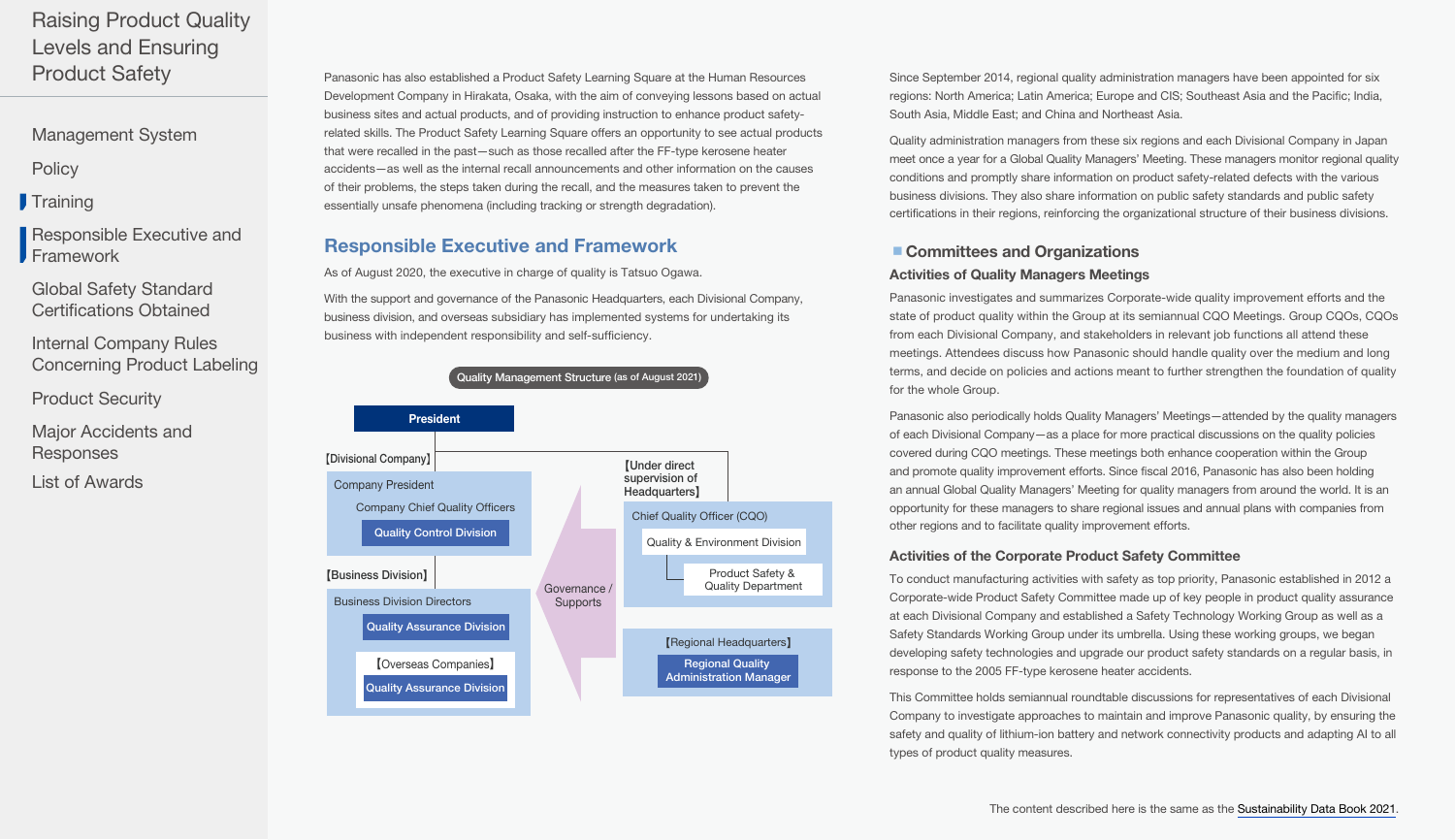<span id="page-3-0"></span>[Management System](#page-0-0)

**[Policy](#page-1-0)** 

**[Training](#page-1-0)** 

[Responsible Executive and](#page-2-0)  Framework

Global Safety Standard Certifications Obtained

Internal Company Rules **Concerning Product Labeling** 

**Product Security** 

[Major Accidents and](#page-4-0)  **Responses** 

[List of Awards](#page-5-0)

## Activities of the Safety Technology Working Group

The Safety Technology Working Group takes into account the possibility that customers may use products longer than anticipated at the design stage. The Working Group develops scientific evaluation methods for testing the durability of materials used in products—including accelerated deterioration tests—accumulates data and creates testing databases.

In fiscal 2021, the Working Group looked at an analysis of quality issues extending to the level of management and covering major concerns from fiscal 2019-2020. This analysis was used to consider the adoption of specific measures to prevent recurrences, as well as ways to deploy those measures to other Panasonic divisions.

#### Activities of the Safety Standards Working Group

To realize an ever higher level of product safety beyond mere compliance with public safety standards, Panasonic has established the Panasonic Corporation Safety Standards (PCSS), consisting of internal design rules that are stricter than official standards.

The Safety Standards Working Group has reflected in the PCSS what it has learned from the activities of the Safety Technology Working Group, and it has strengthened standards related to major safety issues, such as longterm use, flame-retarding measures, and fall prevention. In FY2021, the Working Group continued its work from the previous year by sharing and deliberating on quality issues and the preventive measures that were reported up to senior management, which are reviewed by the CQO Meeting and Safety Technology Working Group.

Furthermore, in order to facilitate inquiries about new technologies at Panasonic sites outside Japan, the Working Group is making efforts to revise in-house product safety standards in each business sector, including the Panasonic Corporation Safety Standards, Edition 9 Ver. 01.

## Global Safety Standard Certifications **Obtained**

#### 1 ) ISO13482

The international standard relating to the safety of personal care robots issued by the International Organization for Standardization (ISO). Three types of robots are covered: physical assistant robots, mobile servant robots, and person carrier robots.

Panasonic has received this ISO certification for two of our products.

- 2014: Personal care robot Resyone (robotic device for nursing care combining the functionality of a bed and a wheelchair, the first device in the world to receive this ISO certification)
- 2017: Personal care robot Resyone PLUS

WEB <https://sumai.panasonic.jp/agefree/products/resyoneplus/> [\(Japanese only\)](https://sumai.panasonic.jp/agefree/products/resyoneplus/)

#### 2) ISO 26262 certification received

An international standard for road vehicle functional safety that was published in 2011. The standard sets out four Automotive Safety Integrity Levels (ASILs): ASIL A through ASIL D.

- Panasonic acquired certification in the ISO 26262 road vehicle functional safety standard from the German thirdparty organization TÜV SUD. The body recognized that Panasonic is able to comply with the highest level of safety in the standard (ASIL-D) during the process of developing onboard devices and device software
- PDF https://www.jeita.or.jp/japanese/exhibit/2015/1111/pdf/02 [Functional.pdf \(Japanese only\)](https://www.jeita.or.jp/japanese/exhibit/2015/1111/pdf/02_Functional.pdf)

## Internal Company Rules Concerning Product Labeling

Panasonic has produced both Operational Standards for the Design of Safety Instructions and Operational Standards for the Design of Operating and Installation Instructions, meant to outline the basic approach and requirements for product manuals and operating and installation manuals. On top of this basic working framework, we have also set a number of more detailed rules. Specifically, Panasonic has created its own unique internal industrial standards, which include methods for warning labels that relate to product safety as laid out in Safety Instructions Design Methods and Operating and Installation Instruction Design Methods as well as legally mandated labeling related to recycling or disposal (recycling laws of the like) in order to avoid misunderstanding or errors on the part of the customer.

# Product Security

Various products implement software and provide the ability to connect to networks for convenient usage. This makes it necessary to ensure the security of our products to prevent leaks or alteration of information and to prevent damages that may result from a malicious third-party attempting to cause the product to malfunction.

At Panasonic, we have a specialized department for Corporate-wide product security which develops guidelines to promote security-conscious design, and we ensure the security of our products by streamlining our internal structure and rules, regularly reviewing these so that customers can safely use our products.

## ■ Collection and Distribution of Information and Employees Training

Issues in product security and how to address them change on a daily basis. At Panasonic, we collect the most up to date information on product security by joining various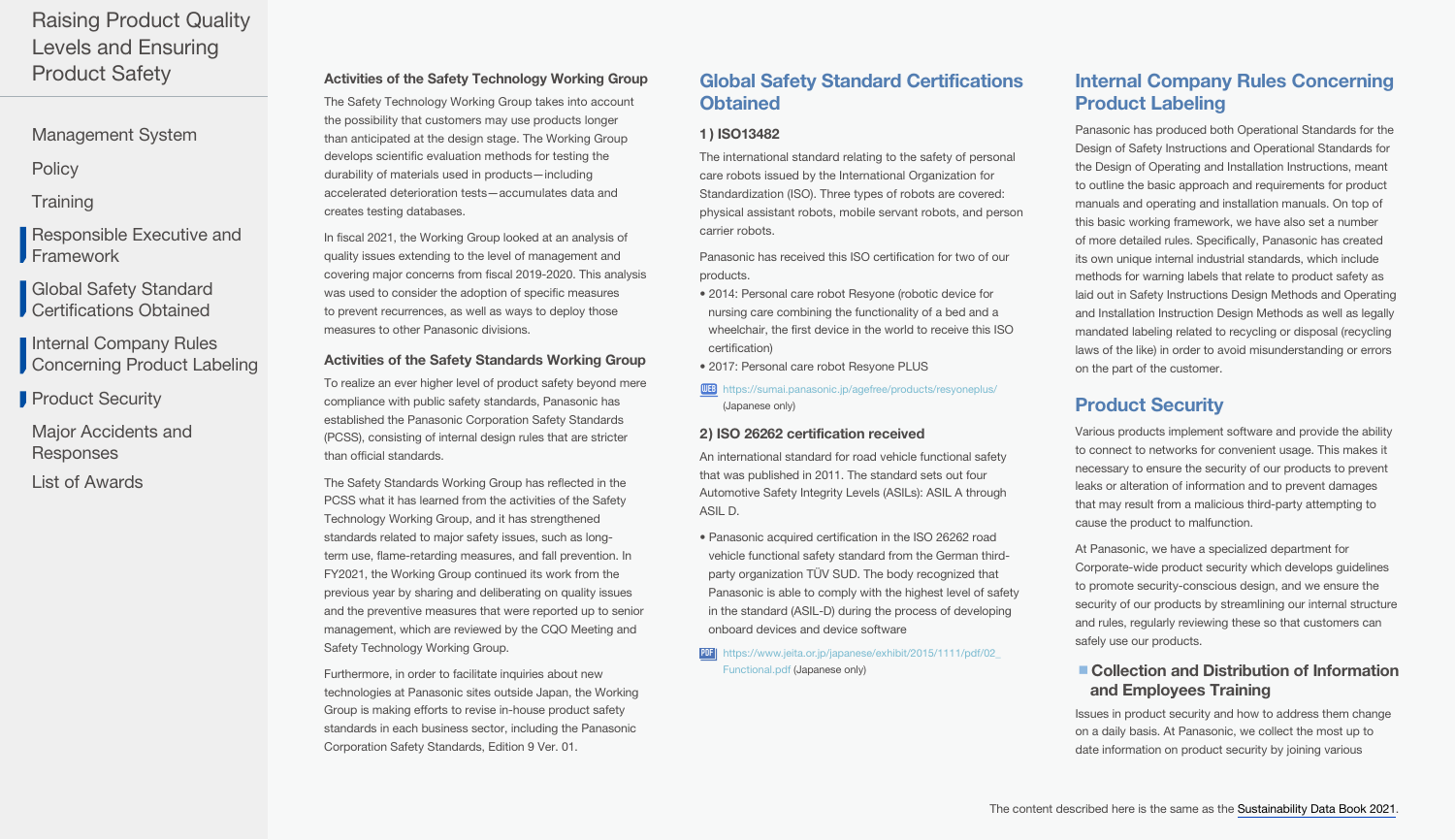<span id="page-4-0"></span>[Management System](#page-0-0)

**[Policy](#page-1-0)** 

**[Training](#page-1-0)** 

[Responsible Executive and](#page-2-0)  Framework

[Global Safety Standard](#page-3-0)  Certifications Obtained

Internal Company Rules [Concerning Product Labeling](#page-3-0)

**[Product Security](#page-3-0)** 

Major Accidents and **Responses** 

[List of Awards](#page-5-0)

security focused organizations, e.g. FIRST<sup>\*</sup>, a forum to share information on security incidents, and attending various global conferences. This information is shared with any relevant divisions and incorporated into training materials for product security to improve the knowledge and awareness of product security throughout the entire organization.

\* FIRST: Forum of Incident Response and Security Teams

## ■ Promoting Product Security from Development

During the development phase of a product, we consider what assets and functions that need to be protected, as well as any potential attacks against them. Products are developed while minimizing these risks. In addition, security experts perform tests (that always include up-todate attack methods) on the product prior to shipment, to ensure that Panasonic products do not contain any "security vulnerabilities" from both a hardware and software standpoint.

## ■ Post-shipment Response to ensure product security

As part of Panasonic's post-shipment monitoring of our products, we have set up a way to contact us in the event that security vulnerabilities are discovered in Panasonic products after purchase.

When we receive information on vulnerabilities, we immediately verify whether they will impact Panasonic products. If we find that our products may have security issues because of those vulnerabilities, we ensure the security of the products through updates or similar means and take action to prevent the issue from recurring by establishing a system for checks and similar other measures. We have systems in place that allow the Product Security Center to monitor progress and provide support until the response of the relevant business divisions are complete.

We also have systems in place that make it possible for

Panasonic to take a more active role in obtaining information on vulnerabilities and acting on it (rather than waiting for vulnerabilities to be reported) by continually monitoring the latest threats that might affect our products post sale.

\* Panasonic Product Vulnerability Hotline

WEB [https://www.panasonic.com/global/corporate/product-security/](https://www.panasonic.com/global/corporate/product-security/sec/psirt.html) [sec/psirt.html](https://www.panasonic.com/global/corporate/product-security/sec/psirt.html)

# Major Accidents and Responses ■ Responding to Product-Related Incidents

In the event that a product-related accident occurs, Panasonic immediately confirms the facts related to the incident, and analyzes and verifies its causes. If the incident is deemed to be serious, a section at the Group's Headquarters and each of its Divisional Companies and business sites work together to take appropriate measures to ensure customers' safety. Specifically, Panasonic's first response is to notify relevant government bodies such as the Consumer Affairs Agency, as well as the company President and senior management, who then consider the response policies.

#### Product Accident Response Flowchart



## ■ Serious Product-Related Accident Information

In Japan, Panasonic publicly reports serious product accidents\*1, including accidents suspected of being caused by products<sup>\*2</sup>, and accidents for which it has been determined that it is unclear whether a product was the cause<sup>3</sup>, based on the Consumer Product Safety Act and Panasonic's basic policies per its Autonomous Code of Conduct for Product Safety.

- \*1. "Serious product accidents" refers to the following accidents specified in the Consumer Product Safety Act: 1. Accidents resulting in death;
- 2. Accidents resulting in serious injury or illness (injury or illness requiring at least 30 days of treatment), or accidents resulting in permanent injury;
- 3. Carbon monoxide poisoning;
- 4. Fires (confirmed as such by firefighting authorities). \*2. Any of the following:
- Accidents relating to gas devices or kerosene devices (including accidents in which it has yet to be determined whether the product was the cause);
- Accidents relating to products other than gas or kerosene devices for which it is suspected that the product was the cause. Panasonic promptly releases information on these types of accidents.
- \*3. Accidents for which Product Safety Group of the Consumer Affairs Council of the Ministry of Economy, Trade and Industry has determined that it remains unclear whether a product was the cause
- **WEB** List of Information Concerning Serious Product-Related Accidents [\(Japanese only\)](https://www.panasonic.com/jp/corporate/info/psc.html)

<https://www.panasonic.com/jp/corporate/info/psc.html>

## **Progress in Response to Incidents** Related to FF-Type Kerosene Heaters

In 2005, Panasonic undertook emergency measures as a result of product safety incidents involving FF-type kerosene heaters. Sixteen years have passed since we began the Corporate-wide product recall. We continue to work, led by the Corporate FF Customer Support & Management Division